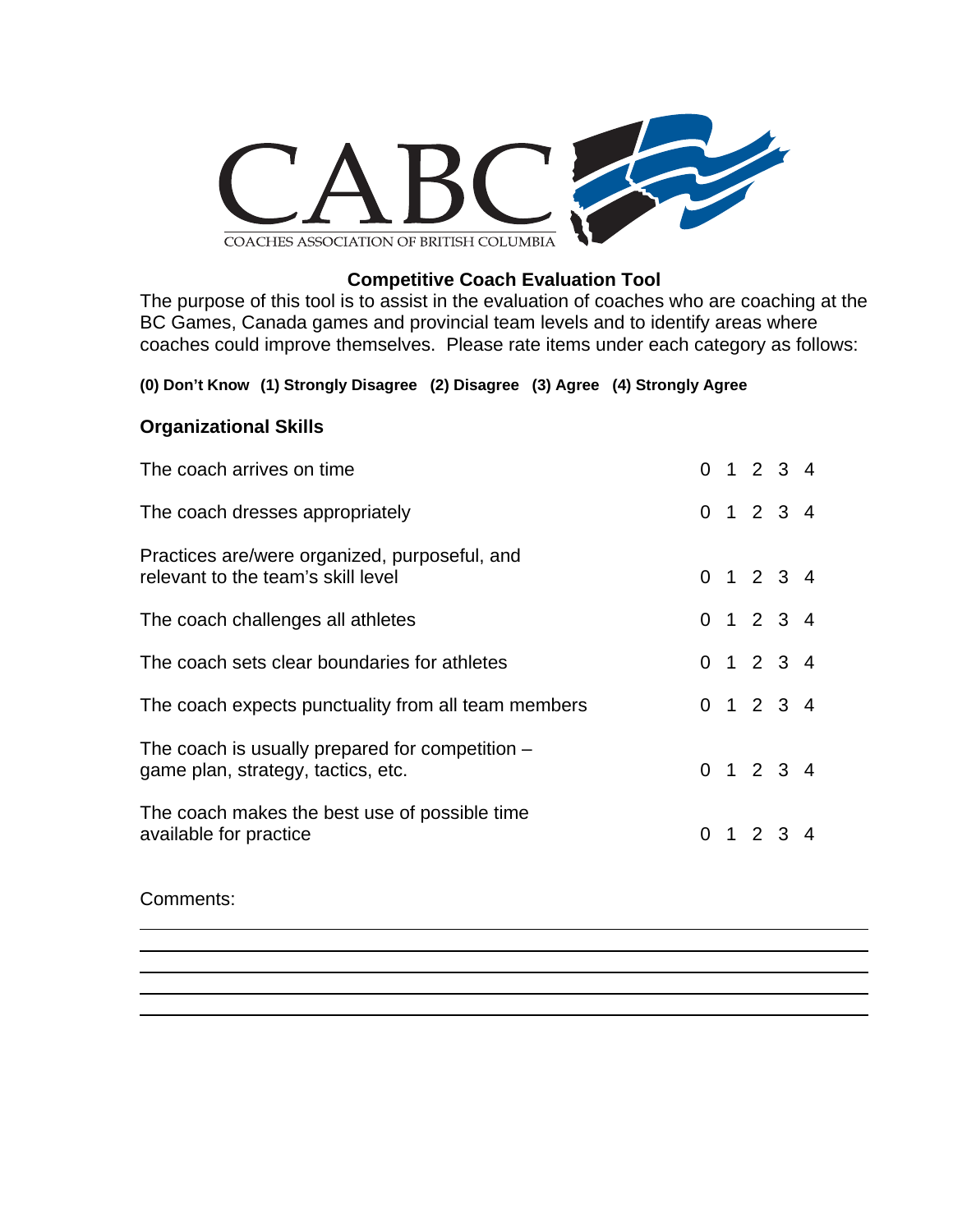## **Instructional Skills**

| The coach prepares a practice plan for each training session                                                                                                             |  |                 | 0 1 2 3 4           |   |
|--------------------------------------------------------------------------------------------------------------------------------------------------------------------------|--|-----------------|---------------------|---|
| The coach introduces skills clearly                                                                                                                                      |  |                 | 0 1 2 3 4           |   |
| The coach explains skills simply and accurately                                                                                                                          |  |                 | 0 1 2 3 4           |   |
| The coach demonstrates skills properly and uses<br>correct techniques                                                                                                    |  |                 | 0 1 2 3 4           |   |
| The coach involves athletes in the demonstration in<br>an appropriate way                                                                                                |  |                 | 0 1 2 3 4           |   |
| The coach explains the reason for doing the activity/drill                                                                                                               |  |                 | 0 1 2 3 4           |   |
| The coach ensures that the activity is suitable for the age,<br>experience, ability and fitness level of each athlete                                                    |  |                 | $0 \t1 \t2 \t3 \t4$ |   |
| The coach has the ability to teach difficult or advanced skills<br>in a manner that is appropriate to each athlete's learning<br>style and level                         |  |                 | 0 1 2 3 4           |   |
| The coach encourages questions and creates a<br>non-threatening practice environment                                                                                     |  |                 | 0 1 2 3 4           |   |
| The coach assists in the development of short and<br>long term goals, for each athlete and for the team                                                                  |  |                 | 0 1 2 3 4           |   |
| The coach has the ability to analyze player's strengths<br>and weaknesses                                                                                                |  |                 | 0 1 2 3 4           |   |
| The coach provides nutritional advice and information<br>with regard to appropriate eating habits for athletes<br>Eg: pre and post game snacks, hydration, balanced diet |  |                 | 0 1 2 3 4           |   |
| The coach's conduct towards the team during competitions<br>is helpful, supportive, and appropriate                                                                      |  | $0 \t1 \t2 \t3$ |                     | 4 |
|                                                                                                                                                                          |  |                 |                     |   |

<u> 1989 - Andrea Santa Alemania, amerikana amerikana amerikana amerikana amerikana amerikana amerikana amerikan</u>

## Comments:

 $\overline{a}$  $\overline{a}$ 

 $\overline{a}$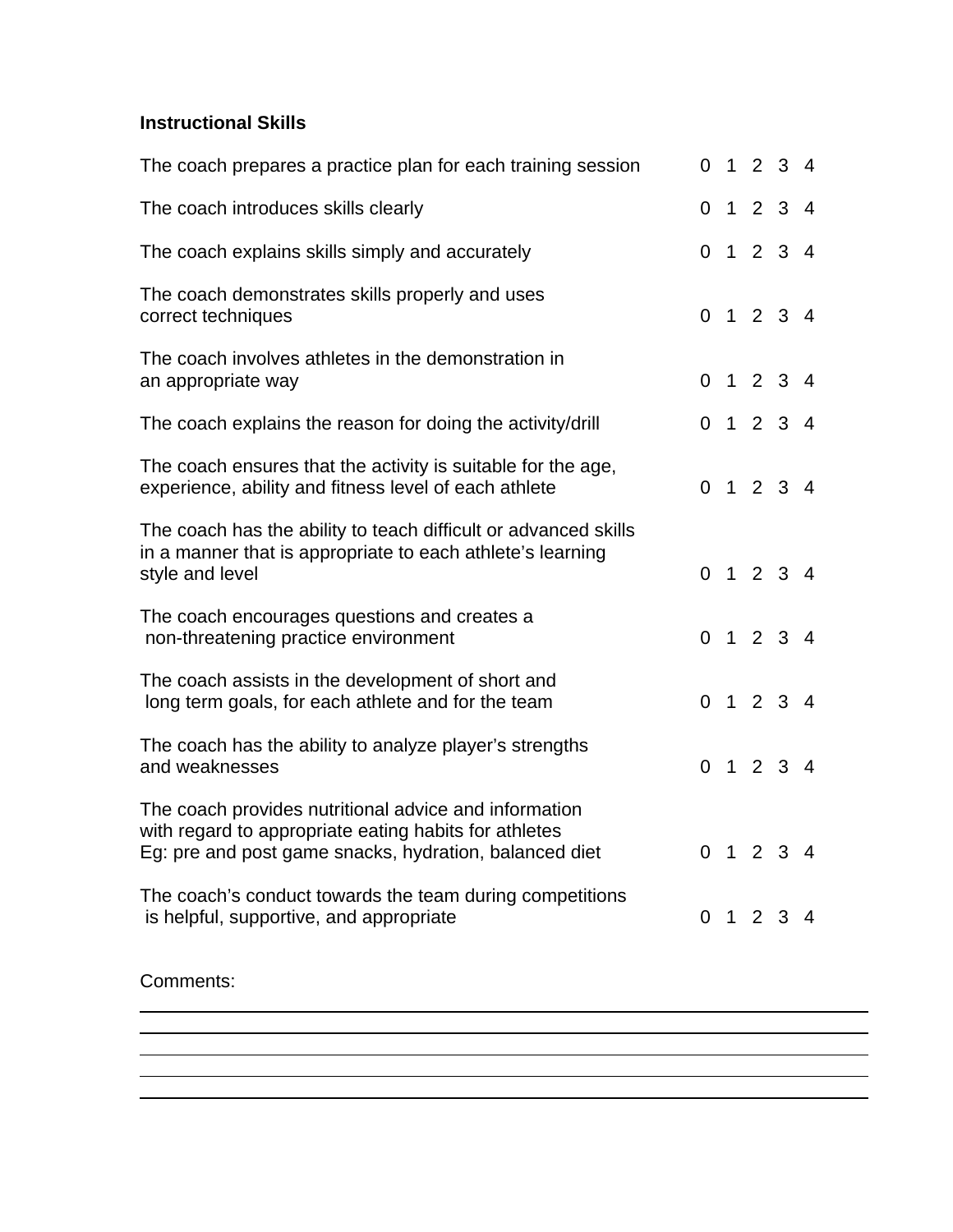# **Communication and Interpersonal Skills**

| The coach is enthusiastic and positive                                                                                                     |          |  | 0 1 2 3 4 |  |
|--------------------------------------------------------------------------------------------------------------------------------------------|----------|--|-----------|--|
| The coach is dedicated to the sport and the team                                                                                           |          |  | 0 1 2 3 4 |  |
| The coach demonstrates a sense of fair play and<br>promotes sportsmanship                                                                  |          |  | 0 1 2 3 4 |  |
| The coach is patient and tolerant                                                                                                          |          |  | 0 1 2 3 4 |  |
| The coach is honest and fair                                                                                                               |          |  | 0 1 2 3 4 |  |
| The coach is a good role model and sets a positive<br>example at all times                                                                 |          |  | 0 1 2 3 4 |  |
| The coach has a sense of humor                                                                                                             |          |  | 0 1 2 3 4 |  |
| The coach is approachable and trustworthy                                                                                                  |          |  | 0 1 2 3 4 |  |
| The coach treats all players equally and enforces<br>team rules consistently                                                               |          |  | 0 1 2 3 4 |  |
| The coach uses appropriate verbal and<br>non-verbal communication                                                                          |          |  | 0 1 2 3 4 |  |
| The coach finds a way to make all the athletes<br>feel good about themselves                                                               |          |  | 0 1 2 3 4 |  |
| The coach provides both positive and constructive feedback                                                                                 |          |  | 0 1 2 3 4 |  |
| The coach is respected by all of the athletes on the team                                                                                  | $\Omega$ |  | 1234      |  |
| The coach know when to use discipline and when not to                                                                                      |          |  | 0 1 2 3 4 |  |
| The coach appears to enjoy the responsibility of coaching                                                                                  |          |  | 0 1 2 3 4 |  |
| The coach encourages athletes even when losing or after a loss                                                                             |          |  | 0 1 2 3 4 |  |
| After a performance, the coach indicates the good part<br>of the performance, but also points out the areas that<br>could be improved upon |          |  | 0 1 2 3 4 |  |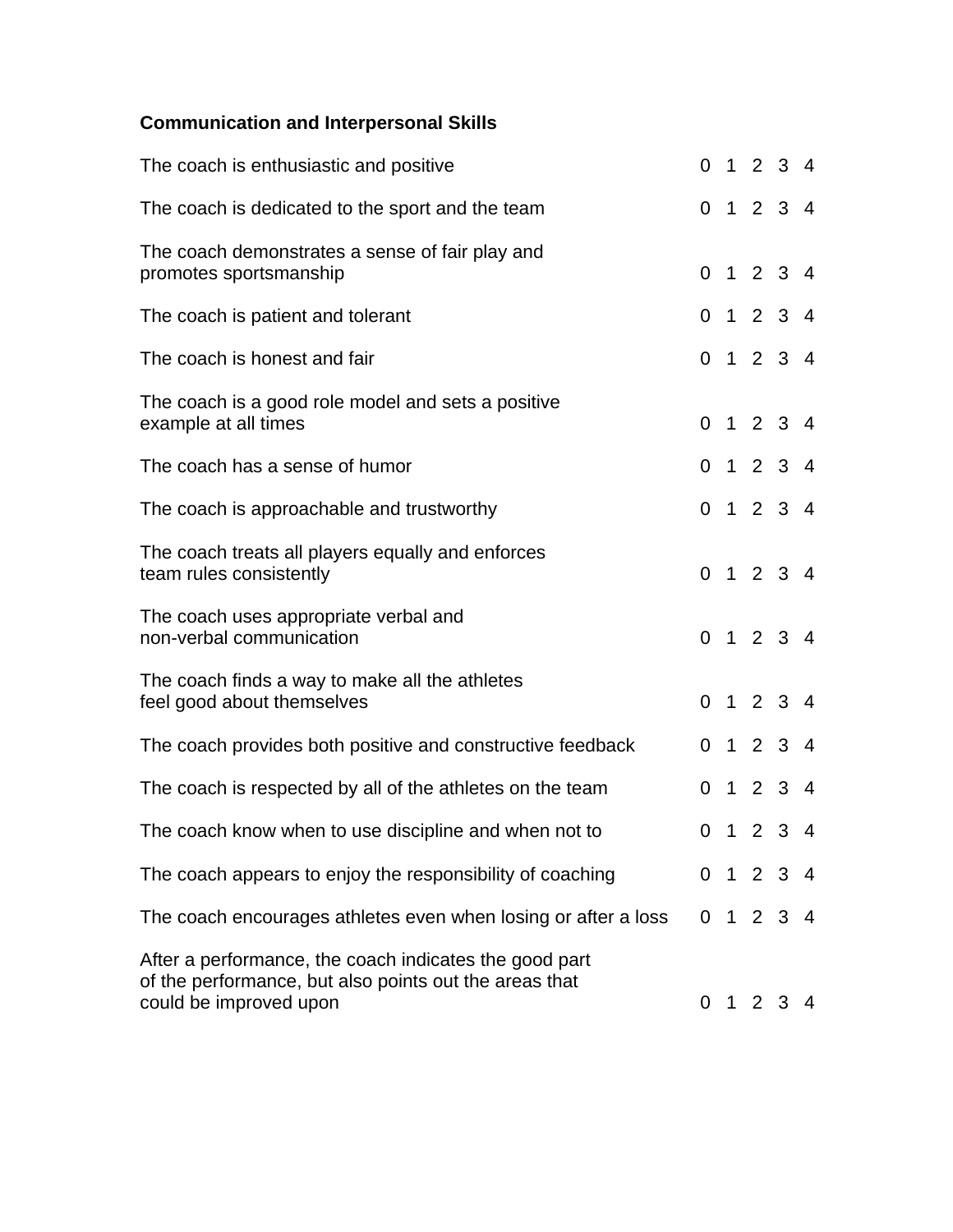Comments:

 $\overline{a}$ 

## **Management and Safety**

| The coach ensured equipment is up to standard<br>and well maintained                                              |  | $0 \t1 \t2 \t3 \t4$ |  |
|-------------------------------------------------------------------------------------------------------------------|--|---------------------|--|
| The coach made certain statistics are kept for<br>every competition                                               |  | 0 1 2 3 4           |  |
| Home competition organization is satisfactory                                                                     |  | 0 1 2 3 4           |  |
| The organization details of travel, accommodation, meals,<br>and pre-competition practice/warm-up is satisfactory |  | 0 1 2 3 4           |  |
| The coach makes good use of assistant coaches                                                                     |  | 0 1 2 3 4           |  |
| The coach has the ability to treat minor injuries and exhibits<br>reasonable conduct in handling emergencies      |  | $0 \t1 \t2 \t3 \t4$ |  |
| The coach shows concern for the health and safety<br>of the athletes during practice and competition              |  | 0 1 2 3 4           |  |
| Comments:                                                                                                         |  |                     |  |
|                                                                                                                   |  |                     |  |
|                                                                                                                   |  |                     |  |

If a rating of 1 or 2 was indicated in any of the areas listed above, please review this with the coach and try to identify ways to improve each area. This tool was designed to assist coaches in providing the best experience possible for young athletes. For more information on coach education contact the Coaches Association of BC.